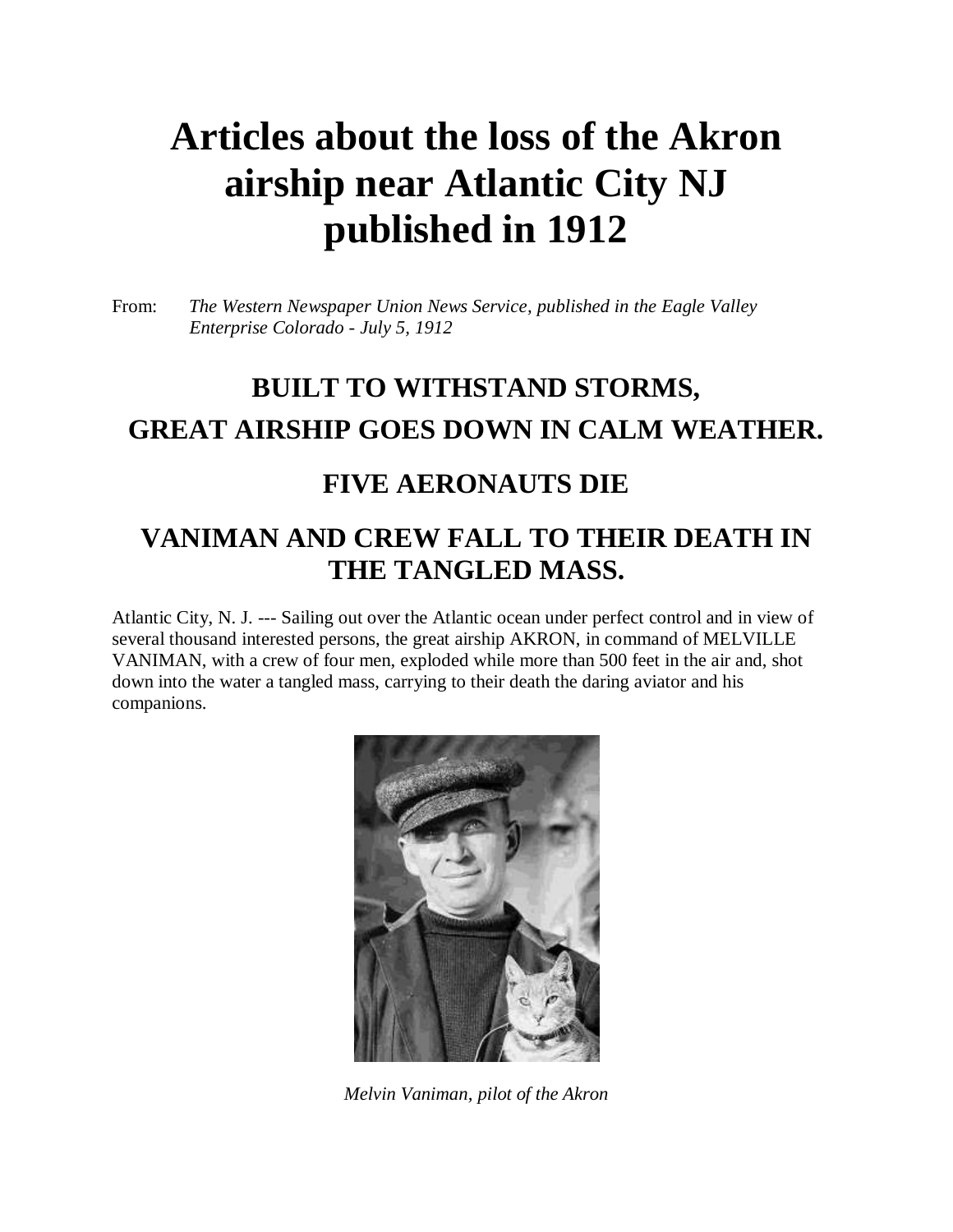Death is believed to have come instantly to the five men.

In all the tragic history of disasters to airships or aeroplanes probably none was as sensational as that which brought to an end the greatest and most costly air craft ever constructed in the western hemisphere. Built to withstand the storms of the Atlantic, and to carry at least a dozen men across the ocean to Europe, the AKRON went to her doom in calm weather.

Those who went down with the big dirigible beside the intrepid VANIMAN, who already had had one thrilling experience in an airship on the ocean, were: CALVIN VANIMAN, his younger brother. FRED ELMER. GEORGE BOURRILLION of Philadelphia. WALTER C. GEST, a friend of VANIMAN'S financial backer.

Two bodies, those of CALVIN VANIMAN and BOURRILLION, have been recovered from the wreckage, which lies submerged in about eighteen feet of water, off Brigatine beach.



*Akron airship drawing 1911*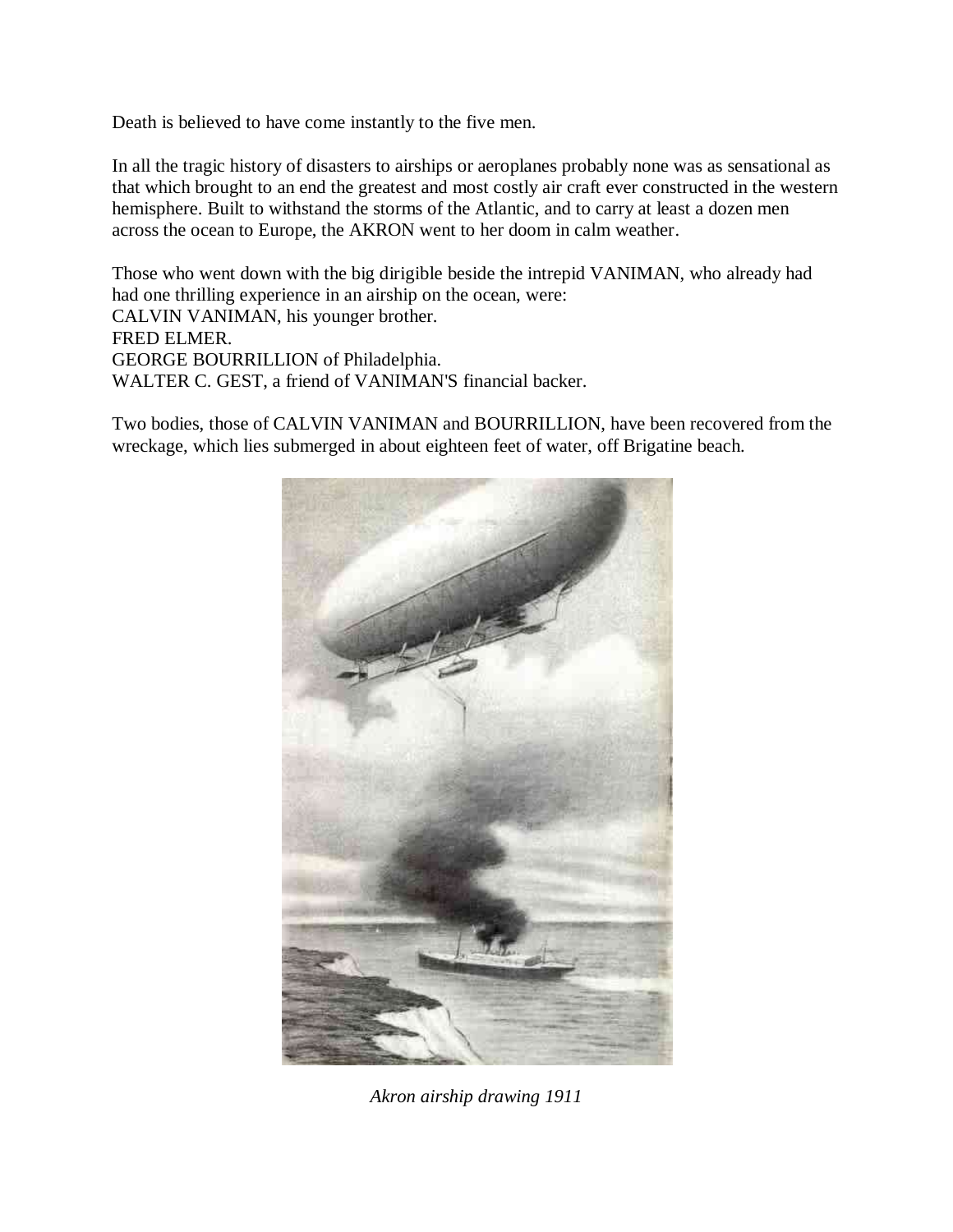The AKRON, which had been inflated last February with gas manufactured by VANIMAN in the big hangar near the inlet, was taken out shortly after 6 a. m., for a test flight. One flight had been made about a month ago, and defects discovered at that time were remedied.

This trial was to have been among the last prior to the attempt to cross the Atlantic.

MRS. VANIMAN bid her husband good-bye at their little cottage near the hangar at 2 a. m. and waited for daybreak to see her husband sail away. The city authorities had been notified of the intended flight and a hundred policemen, firemen and other willing helpers assisted in floating the great gas-bag out of the hangar. The launching of the aircraft was accomplished without difficulty and she sailed gracefully away.

Over the waters of Absecon Inlet, VANIMAN maneuvered, and then sailed down over the city, and after completing a few other movements shaped the ship's course out to sea.



*Researched and Transcribed by Stu Beitler*

*Melvin Vaniman - born in Virden, Illinois in 1866*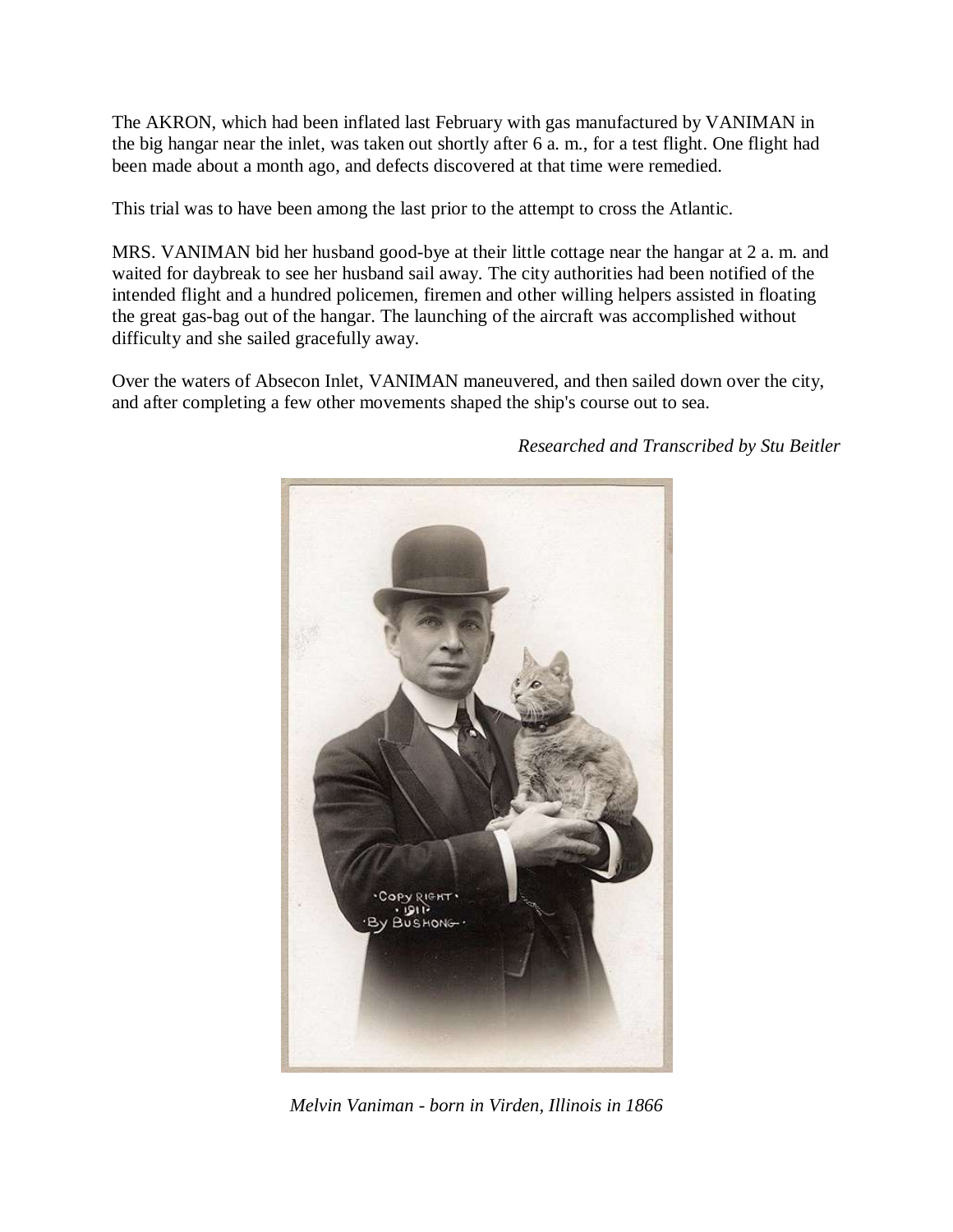#### **VANIMAN AND CREW KILLED**

# **Dirigible Destroyed by Explosion in Atlantic City Tryout.**

#### **WIVES SAW THE DISASTER**

Atlantic City, N. J. -- With their wives looking on and 20,000 other persons too stunned by the tragedy to utter a word, five men, the commander and crew of four of the mammoth dirigible balloon Akron, were killed instantly when it exploded 1,000 feet in the air. The men were MELVIN VANIMAN, constructor and commander of the airship; his brother, CALVIN VANIMAN, and GEORGE BOURRILION, WALTER GUEST and FRED ELMER. The bodies of only two, CALVIN VANIMAN and BOURRILION, were recovered. They were mangled badly. Those of the others are in the wreckage in Absecon Inlet, over which the explosion occurred. Divers have seen fragments of bodies in the tangle of wires that formed the car and made for the crew a fatal trap.

The does not seem a possibility that enough of any body may be recovered to make identification certain, unless it should be through clothing that may cling to it. The airship itself was blown almost to atoms. The cause of the explosion is unknown, but it is believed to have been caused by a too sudden expansion of gas.

MRS. VANIMAN and the three other widows, MRS. ELMER, MRS. BOURRILION and MRS. GUEST, who were sitting on the balcony of the VANIMAN cottage watching the balloon when it exploded are suffering from nervous prostration and are in the care of physicians.

The explosion now is laid to the experimenting of VANIMAN with a new theory in aerial navigation. Inside the great outer shell of the dirigible there was a gas bag under which were several small air chambers. It is thought VANIMAN took too much air in these compartments, compressed the gas to a danger point and the rays of the sun condensing it still further caused the tearing of the outer shell and the explosion.

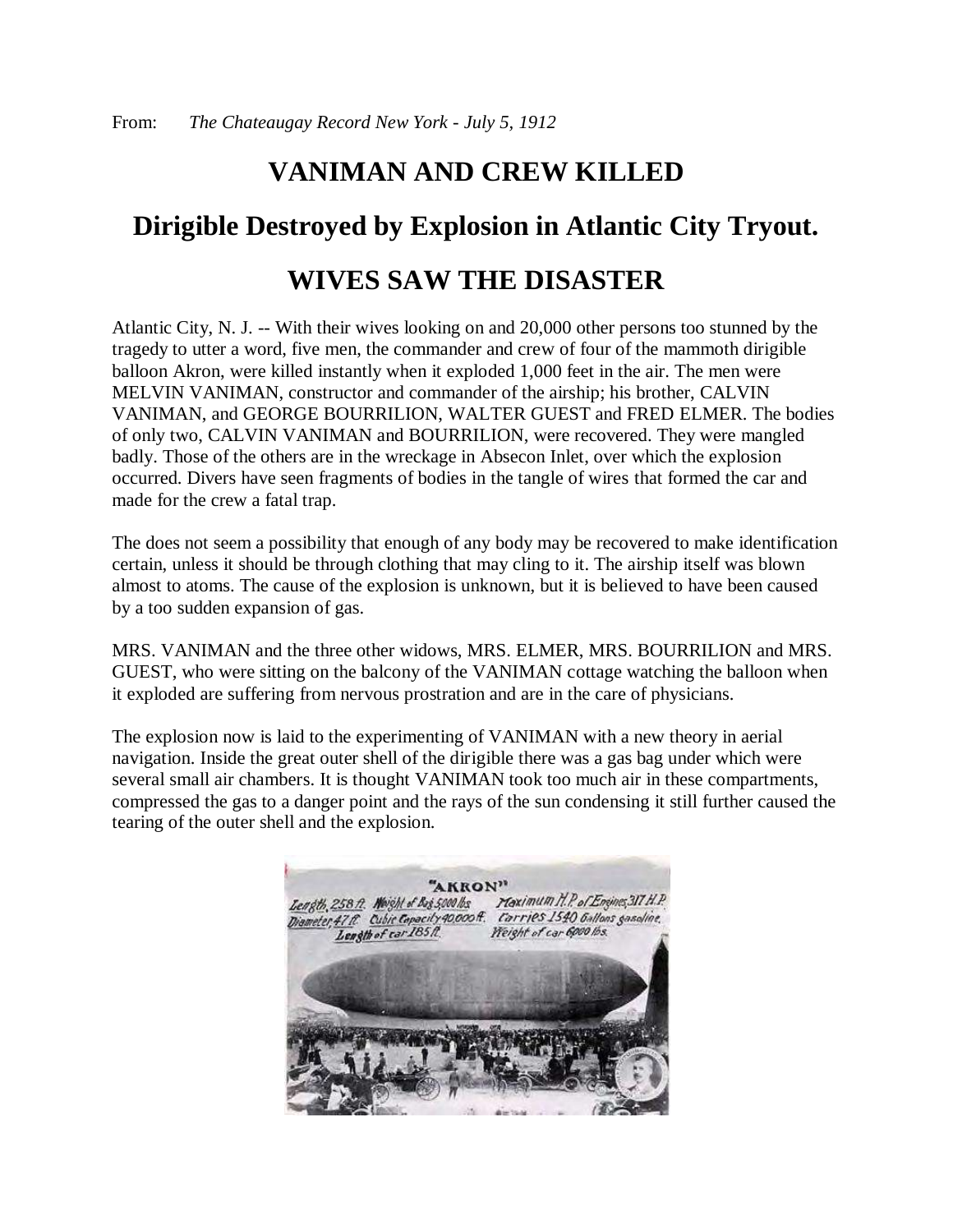From: *The New York Times, New York NY - July 16, 1912*

#### **AKRON VICTIMS ALL FOUND**

Bodies of Melville Vaniman and Fred Elmer Taken from the Sea.

ATLANTIC CITY, N. J., July 15.----The bodies of Melvin Vaniman and Frederick Elmer, two of the five victims of the airshp[sic] Akron which exploded while sailing over Brigantine Beach on July 2, were recovered to-day and brought to the city. With the finding of the bodies all have now been recovered.

Elmer's body was found early in the day about four miles from the spot where the dirigible balloon struck the water after exploding more than 500 feet in the air. Vaniman's body was recovered late this afternoon by the beach patrol of the Brigantine Life Saving Station. Both bodies were crushed by the fall.

Mrs. Vaniman, who left for Vaniman's home at Virdin, Ill., a few days after the tragic death of her husband and his crew, was notified at once. Vaniman's body probably will be shipped at once to Virdin, where that of his brother. Calvin Vaniman, one of the other victims of the airshp[sic] accident was taken for burial.

All the victims except Calvin Vaniman were married and a fund for the four widows is being raised in this city.

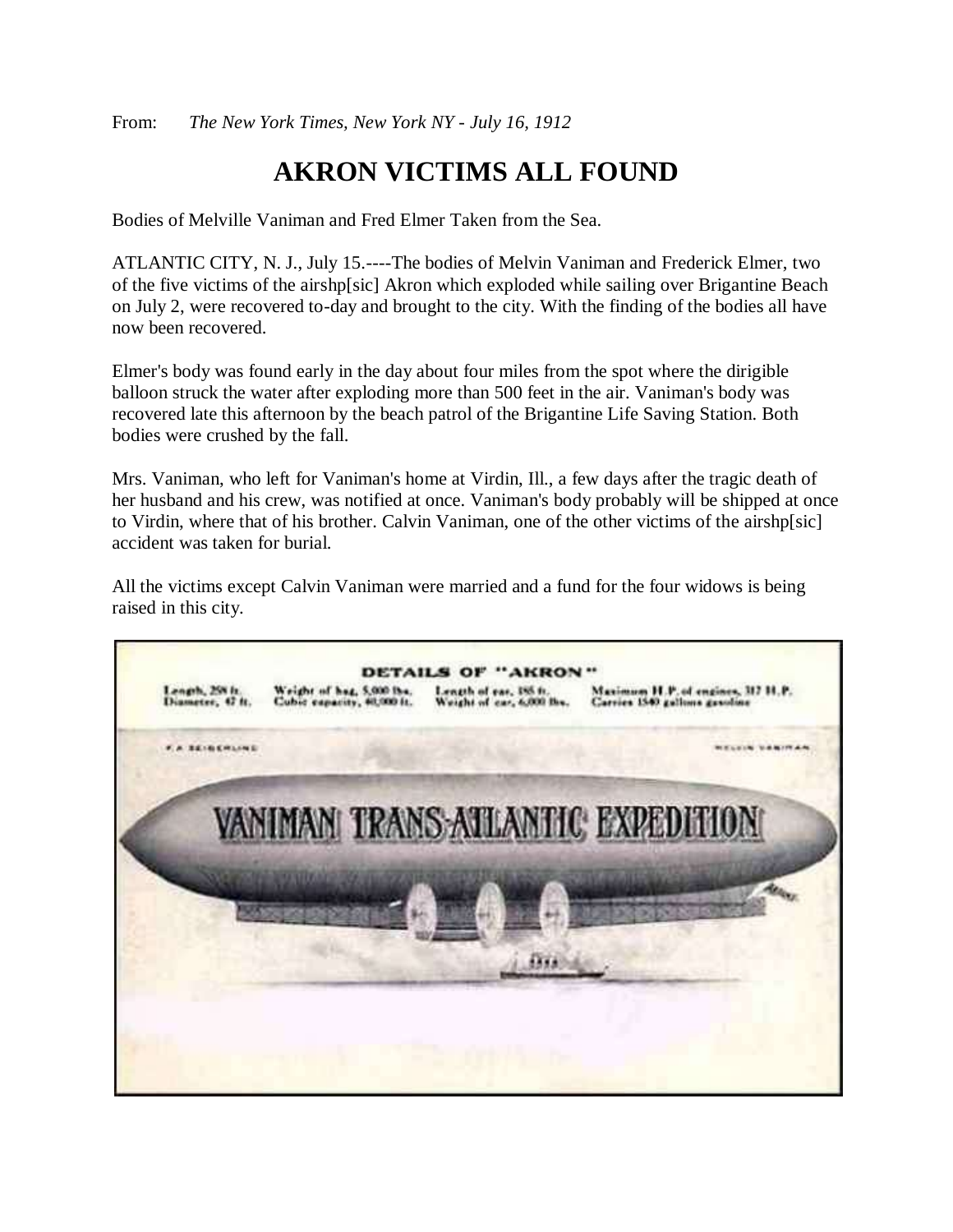#### **BALLOON EXPLODES 1,000 FEET FROM EARTH; VANIMAN AND CREW LOSE LIVES**

Atlantic City, N. J., July 3.----Plunged 1,000 feet to earth when the dirigible balloon the Akron blew up in mid-air, Melvin Vaniman, the famous aerial navigator and the four men of his crew were dashed to death Tuesday. The Akron had been constructed for a trip across the Atlantic and was the last word in balloon construction. The flight over the meadows began at 7 o'clock, and it was just a short time later that the accident occurred.

Like a blazing meteorite the burning balloon dashed earthward, emitting clouds of black smoke. It fell upon Brigantine Beach and rescuers who dashed two miles across the inlet were unable to give any help.

Besides Melvin Vaniman those on the Akron were; Calvin Vaniman, brother of the aeronaut; Fred Elmer, George Boutlin and Alter Gest.

Mrs. Melvin Vaniman saw the disaster from the porch of her home. She collapsed and is in serious condition.

An hour after the accident and after the rescuers had given up all hope of finding any of the bodies, the corpse of Calvin Vaniman was recovered.

Melvin Vaniman was personally in charge of the balloon during the flight and his crew consisted of four men, including his brother.

After making a search of the beach about the point where the balloon had plunged to earth, rescuers took to boats and began searching the bay in the hope of find some of the aerial sailors with breath of life still in them.

The body of Calvin Vaniman was recognized by a party in a launch belonging to Councilman Harry Cook. It was floating in Absecon bay. Although bruised, it was not burned. News that "Vaniman has gone up" spread rapidly and despite the early hour thousands were soon gathered upon the beaches and the street watching the huge cigar-shaped craft outlined against the morning sky.

After attaining an altitude of about 1.000 feet the aerial pilot began putting his craft through fancy motions. There was no wind, the air was clear and conditions were ideal for ballooning. Taking advantage of this Vaniman decided to show the people on the beaches some fancy stunts. It was during these evolutions that the explosion occurred.

One theory was that a leak in the fuel tank caused an explosion and that the flames from this set the bag afire.